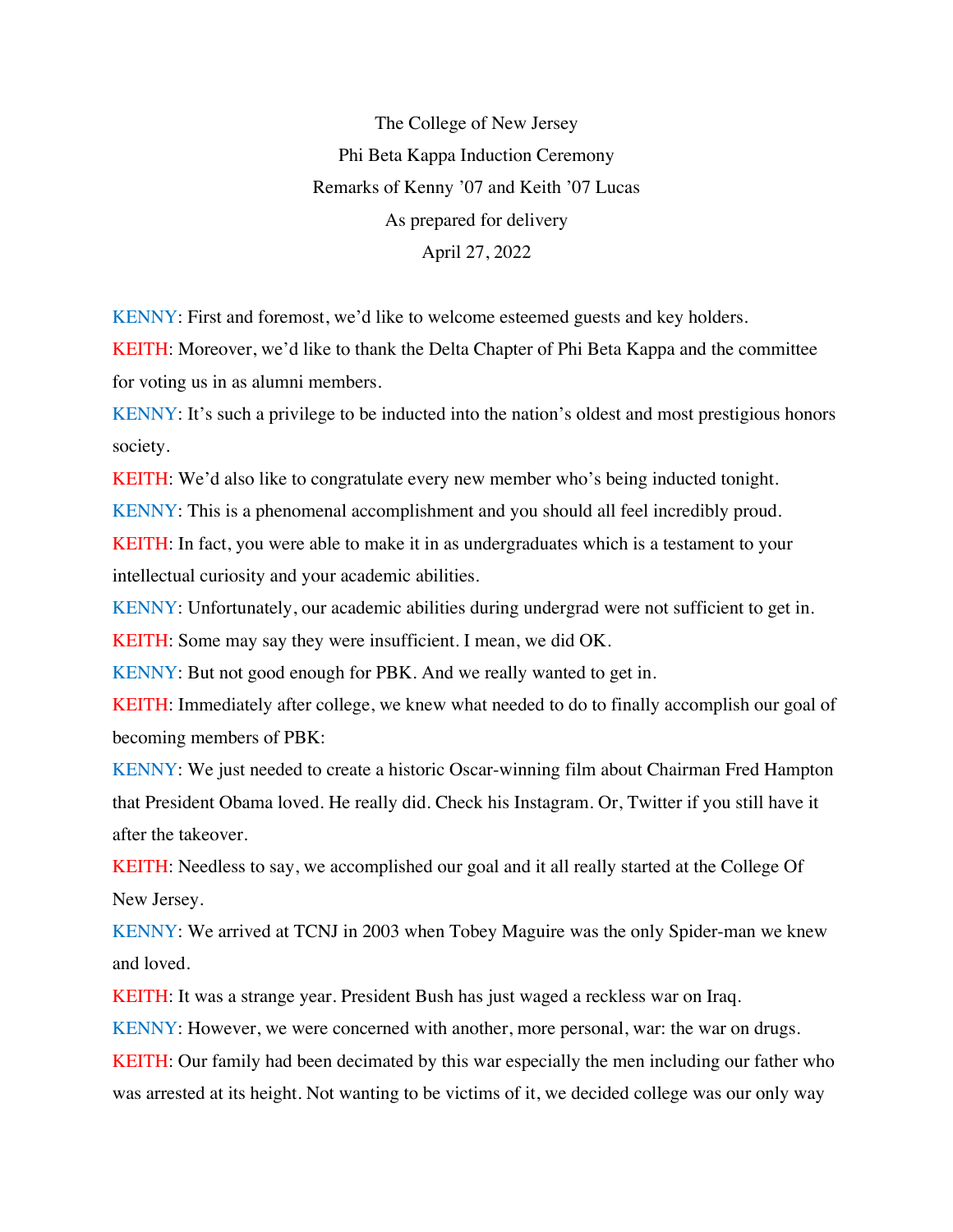out. Either that, or professional wrestling. And we simply didn't have the bodies or charisma for a flourishing career in sports entertainment.

KENNY: TCNJ was the first and only college we visited. And the first and only college we got into.

KEITH: But, we fell in love immediately.

KENNY: Our relationship with TCNJ started in earnest during the summer as we were EOF students.

KEITH: On our first day on campus, our minds were blown. We were studying with students from all over the world.

KENNY: We were being challenged in ways that we'd never been challenged before.

KEITH: We were being asked questions that forced us to think differently about society.

KENNY: It was all very invigorating. And frustrating. We must have discussed dropping out at least fifteen times but we persevered.

KEITH: When we got to campus that fall, we got the reward of being able to live in T-W which is one step above the housing project we stayed at in Newark.

KENNY: Actually, our rooms were better in the projects.

KEITH: That was a different time. We're sure things are better now.

KENNY: College was a challenge. We didn't know what we wanted to study. We didn't know who we wanted to be.

KEITH: We came in as political science majors. And we quickly realized that we hate political science. Not sure if it's the science part or if it's the political part.

KENNY: Or, maybe some combination of both. But it was not for us. So, we had to think long and hard about what major suited our academic interests.

KEITH: Then, it hit us like a slap from Will Smith. We knew what we needed to do.

KENNY: We were doing a book drive in our capacity as senators for the student government.

KEITH: Wasn't sure if we were supposed to take books or give out books. Either way, like most senators in this country, we weren't doing our jobs.

KENNY: Instead, we were reading the books. And we stumbled across Plato's *Five Dialogues*. And it was that book that changed our lives.

KEITH: We were introduced to Socrates for the first time. The dude was a G. That's short for gangster. Not Greek. He was a funny guy. But he was also very inquisitive.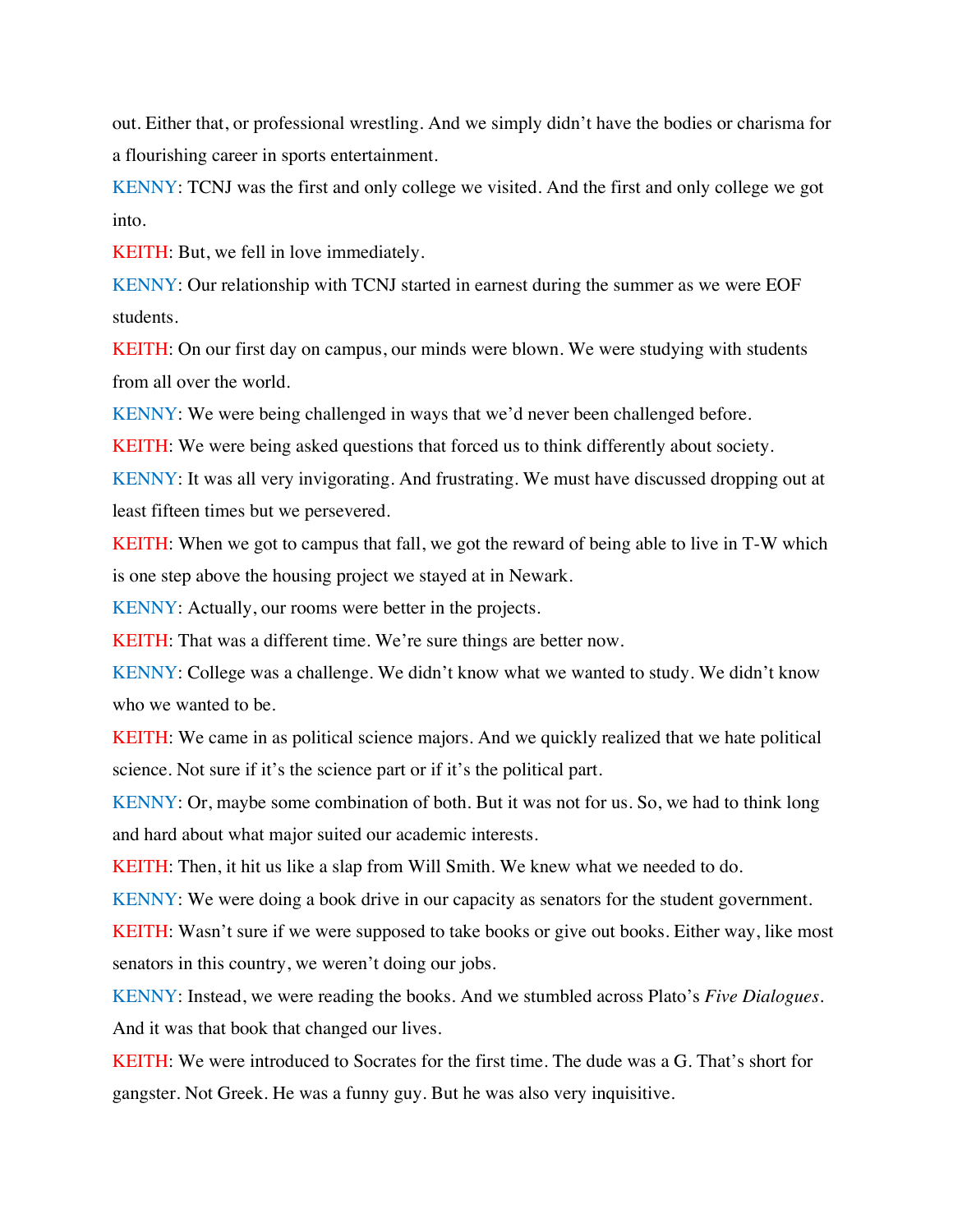KENNY: We fell in love with his intellectual curiosity, his rigorous questioning of societal norms, and his punchlines. Plato's punchlines.

KEITH: He made us laugh. He made us think. He made us quit the student government, drop political science as a major, and commit our lives to philosophy.

KENNY: We also broke up with our girlfriends.

KEITH: We had separate girlfriends.

KENNY: And he made us question taxes. Why do twins pay taxes?

KEITH: We don't get double the services. Plus, there are no twin congresspeople. Or twin senators. Or twin Presidents.

KENNY: That's twice the taxation without representation. Wars have been fought for less. But we digress.

KEITH: As philosophy majors, we learned about a diverse array of thinkers. Thinkers such as Plato. Descartes. Wittgenstein. Kant. Spinoza. Locke. Hume. Hegel.

KENNY: A lot of dead white guys. But we loved it. In addition, we learned about the philosophy behind film.

KEITH: We took a course where we dissected films using major philosophical ideas to better elucidate the film's core themes.

KENNY: For instance, we watched a film by Bernardo Bertolucci titled *The Conformist* - a 1970s Italian political thriller about a member of Mussolini's fascist regime ordered to assassinate his former philosophy professor.

KEITH: At the time, the movie really spoke to us. Bertolucci equates the fascists with Plato's prisoners of the cave, suggesting that they are blinded by fake ideologies fuelled by personal insecurities.

KENNY: Considering the political climate today, sadly this is an issue that still plagues us, which is why we wanted to make a film like *Judas And The Black Messiah*.

KEITH: We wanted to examine J Edgar Hoover and the G-Men of the sixties who were fascists blinded by fake ideologies fuelled by Hoover's personal insecurities.

KENNY: Insecurities that unfortunately led to the deaths of many young black people such as Fred Hampton.

KEITH: And it was at TCNJ where we first learned about him in a class taught by Professor Chris Fisher.